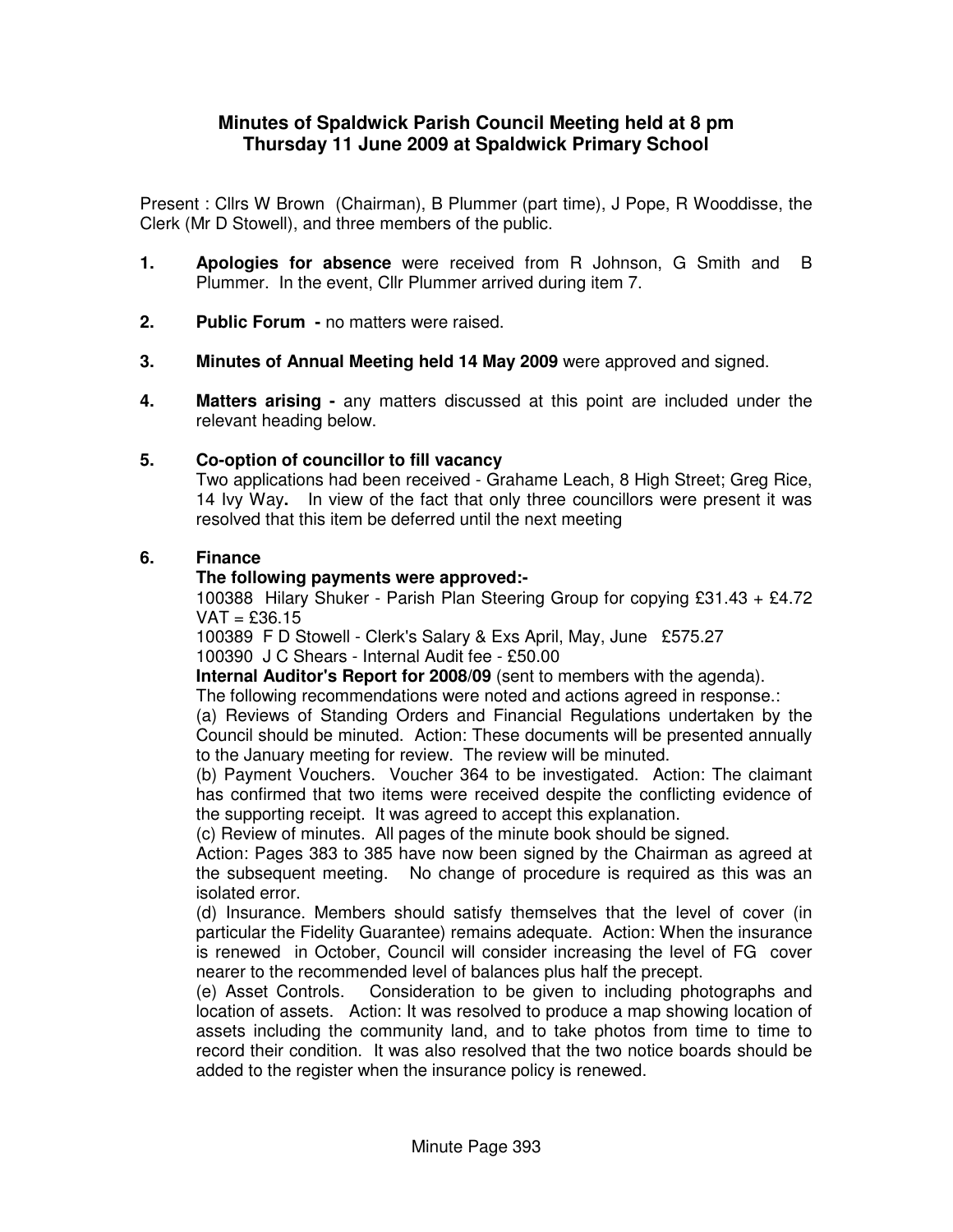**7. Parish Plan** - Cllr J Pope invited comments on the Draft Parish Survey Report 2009, which had been passed to members prior to the meeting. In response, the Chairman made the following comments:

p.10 Is it possible to show how many people work in Spaldwick?

p.29 Suggest that the reference to a specific property at item 12 be deleted.

p.29 Some 70 people had said they were prepared to help "cleaning ponds". What ponds does this refer to?

There are in the draft a number of cases where the commentary regarding a chart appears on the previous page. Can this be corrected before publication? It was also pointed out that the page numbers on the contents page were incorrect. The Clerk agreed to provide information on the traffic survey.

Subject to the above points being considered by the Steering Group and any appropriate amendments made, it was resolved that the document be approved by the Parish Council.

# **8. Allotments**

 Following discussion it was resolved that the Clerk should inform Mr David Edwards that there is still a chance that the allotments project will proceed, in which event the Charity field is still the preferred site. It was noted that the Chairman had passed this information verbally to Mr Edwards, who advised that he would need a year's notice to vacate the field.

The decision to retain the Charity field as the preferred site was made despite previously expressed concerns regarding flooding, it being considered that there would be sufficient room in the field to avoid the flooding areas having to be used for allotments.

# **9. Equipment formerly installed at the Old Village Hall Children's Play Area**

Relocation or disposal of the Seat, Climbing Frame & Slide and Swings (block of 2 and block of 3) currently in store.

In considering this matter it was noted that Mrs Fiona Armstrong had sent an email to the Clerk suggesting that the equipment should be located in the public open space to the rear of Ferriman Road.

Cllr Wooddisse reported that the climbing frame looked rusty and was probably not reusable. He confirmed that the safety matting, the slide and the seat are apparently in good condition. The Chairman agreed to have a look and give his opinion. It was resolved that the swings, being no longer suitable for public use, should be offered for sale to private buyers. A decision regarding a new location for the seat was deferred pending a decision regarding the possibility of reusing the climbing frame.

# **10. Request for signs in Littlecotes Close to ask motorists to take care**

 It was resolved that no action be taken on the grounds that most motorists using the Close are regulars who should be aware of children being present. It is felt that signs indicating their presence will not reduce the risk of an accident occurring.

# **11. Maintenance of Assets**

**Village Sign** At the PC meeting held 2/4/09 Cllr Johnson reported that he had spoken to Trevor Cooper, who had agreed to look at the sign later in the year and to advise a rough cost of repainting. An update of the position is awaited.  **War Memorial renovation** - a second quote is awaited.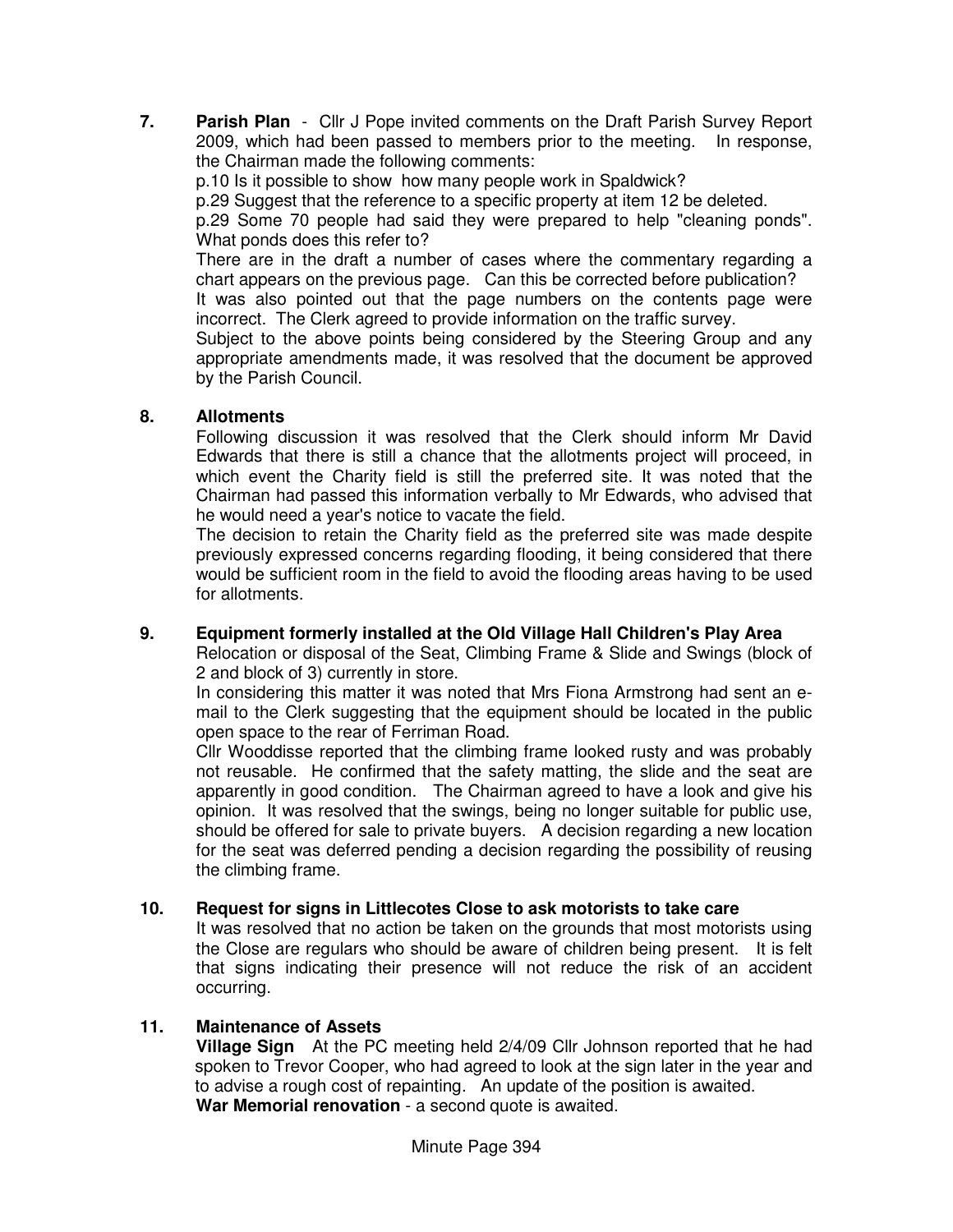# **12. Planning**

#### **The following HDC decision was noted**:

Application 0900236FUL, Erection of flue, 2-6 Thrapston Road

 The applicant was requested to amend the plan submitted in accordance with advice from Environmental Health that the flue should be moved as far away from the east gable as possible but located on the north facing slope. Whilst a greater distance between the flue and the east gable would be desirable, It was considered that to locate it 3m from the east gable would alleviate the concerns regarding neighbour amenity, whilst being sympathetic to the character and appearance of the Conservation Area. Permission was granted subject to the flue being painted matt black.

#### **13. Correspondence**

**CCC (Public Footpath No8 Spaldwick) Definitive Map Modification Order 2009 -** This order, which corrects the location of FP8 from Thrapston Road to the churchyard to run along the alley-way between Nos 31 and 33 Thrapston Road, has now been confirmed by CCC as an unopposed order. Two errors in the unconfirmed order published in February 2009, which were reported by the Clerk on 19/2/09, have not been corrected because, in the opinion of the footpath maps officer, they do not affect the clarity of the order.

#### **Spaldwick School**

The contents of a letter from the Chair of Governors dated 7 June 2009 expressing "extreme disappointment at the Parish Council's totally negative response towards the school and the request for a contribution towards the cost of upkeep of the grounds and play equipment" was noted. The Clerk is to reply seeking clarification of the facilities available and what use is made of them out of school hours, and to point out that the option to stop all usage by the community would be in contravention of the agreement reached in November 1997. It is the opinion of the Parish Council that children from other villages also use the area out of hours and that the other parish councils in the catchment area should be approached for a contribution.

#### **18 Tonne weight limit**

A letter has been received via the Parish Plan Steering Group from Eddie Hughes of Ivy Way regarding the apparent contravention of the 18 tonne weight limit through the village. The Clerk said that he had left a message on Mr Hughes voicemail pointing out that High Street and Thrapston Road are not in the weight limit zone which starts at the bottom of Stow Road. The signs at the east and west end of the village were erected in error by the Highways Agency and should have been removed. In particular Mr Hughes complained of the use of the route taken through Spaldwick by Williams of Easton, suggesting that they should cross over the A14 at junction 16 where there is no weight restriction. The meeting asked the Clerk to say, when replying to the letter, that the PC had no objection to Williams using the Spaldwick route which they adopted after being advised against crossing the central reservation to travel east from their depot.